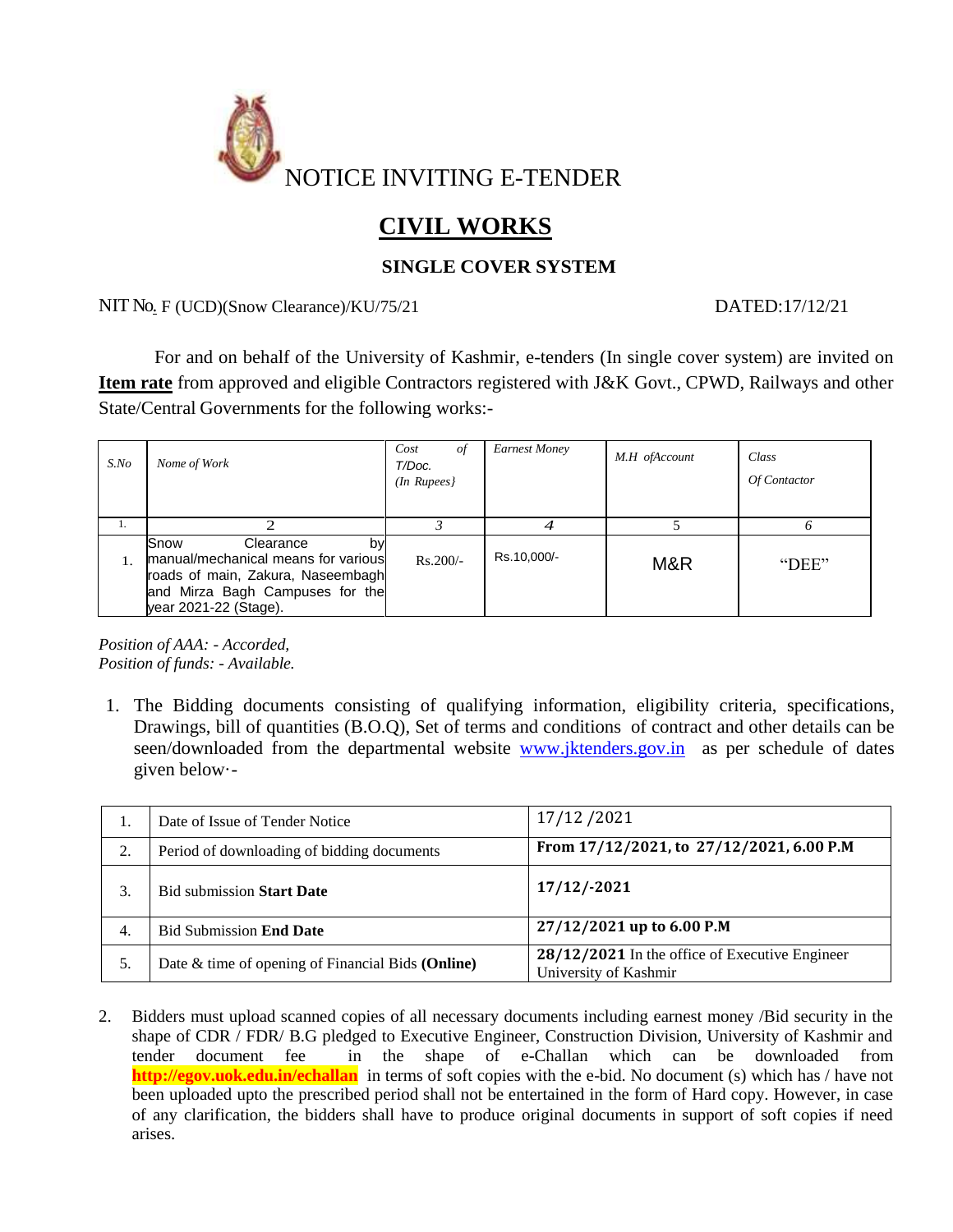Note:- The Date e-Challan must be between the date of start of bid and Bid Submission End date. **Any deviation shall render the bidder as Non-responsive.**

- **3.** The date and time of opening of Financial Bids of a responsive bidder shall be notified on Web Site www.jktenders.gov.in and conveyed to the bidders automatically through an e-mail message on their e-mail address.
- 4. The bids for the work shall remain valid for a period of 120 days from the date of opening of Technical **bids.**
- **5. The earnest money shall be forfeited** lf:-
- a) Any bidder/ tenderer withdraws his bid/ tender during the period of bid validity or makes any modifications in the terms and conditions of the bid.
- b) *Failure* of *Successful bidder* to *furnish the required performance security within the specified time limit.*
- c) *Failure of Successful bidder to execute the agreement within 28 days after fixation of contract.*

#### **6(A). Instruction to bidders regarding e-tendering process**

- 6.1 Bidders are advised to download bid submission manual from the "Downloads" option as well as from "Bidders Manual Kit" on website [www.jktenders.gov.into](http://www.jktenders.gov.into/) acquaint bid submission process.
- 6.2 To participate in bidding process, bidders have to get 'Digital Signature Certificate {DSC)' as perinformation Technology Act-2000. Bidders can get digital certificate from any approved Vendor.
- 6.3 The bidders have to submit their bids online in electronic format with digital Signature. No bid will be accepted in physical form.
- 6.4 Bids will be opened online as per time schedule mentioned in Para-1.
- 6.5 Bidders must ensure to upload scanned copy of all necessary documents with the bid. Besides, original documents related to the bid shall be submitted by L1 before issuance of Allotment in his favour.
- **6.6. Bidders must ensure to upload scanned copies of all necessary documents including Bid Security Declaration, tender documents fee in terms of soft copies and all other documents required as per NIT with technical bid. No document (s) which has/have not been uploaded shall be entertained for technical evaluation in the form of hard copy. However in case of any clarification the bidders all have to produce original documents in support of soft copies if need arises.**

**Note:- Scan all the documents on 100 dpi with black and white option.**

- **6.6(a) Bidders should note that if the documents uploaded/submitted on the basis of which the contract has been awarded are found forged/fake/not genuine at any time, the contract shall be cancelled and the contractor/bidder shall be recommended for blacklisting and debarred from taking part in tendering in University of Kashmir/Other Departments for a period of one year in the first instance, besides the performance security deposited for the said work shall be forfeited.**
- 7. The department will not be responsible for delay in online submission due to any reasons.
- 8. All bidders have to submit Bid Security Declaration Form instead of Earnest money as per the circular of Finance Department (Bid Security Declaration Form as per format enclosed). **Non submission of bid security declaration shall render the bidder as Non-responsive.**
- 9. **For item rate method** the unit rates and prices shall be quoted by the bidder entirely in Indian Rupees and the rates quoted shall be deemed to include price escalation and all taxes upto completion of the work. Deduction on account of taxes shall be made from the bills of the contractor on gross amount of the bill as per the rates prevailing at the time of recovery.

**The %age rate method** requires the bidder to quote a percentage above / below / at par at the bottom of the BOQ percentage template for the work. The percentage quoted by the bidder shall be deemed to include price escalation and all taxes upto completion of the work. Deduction on account of taxes shall be made from the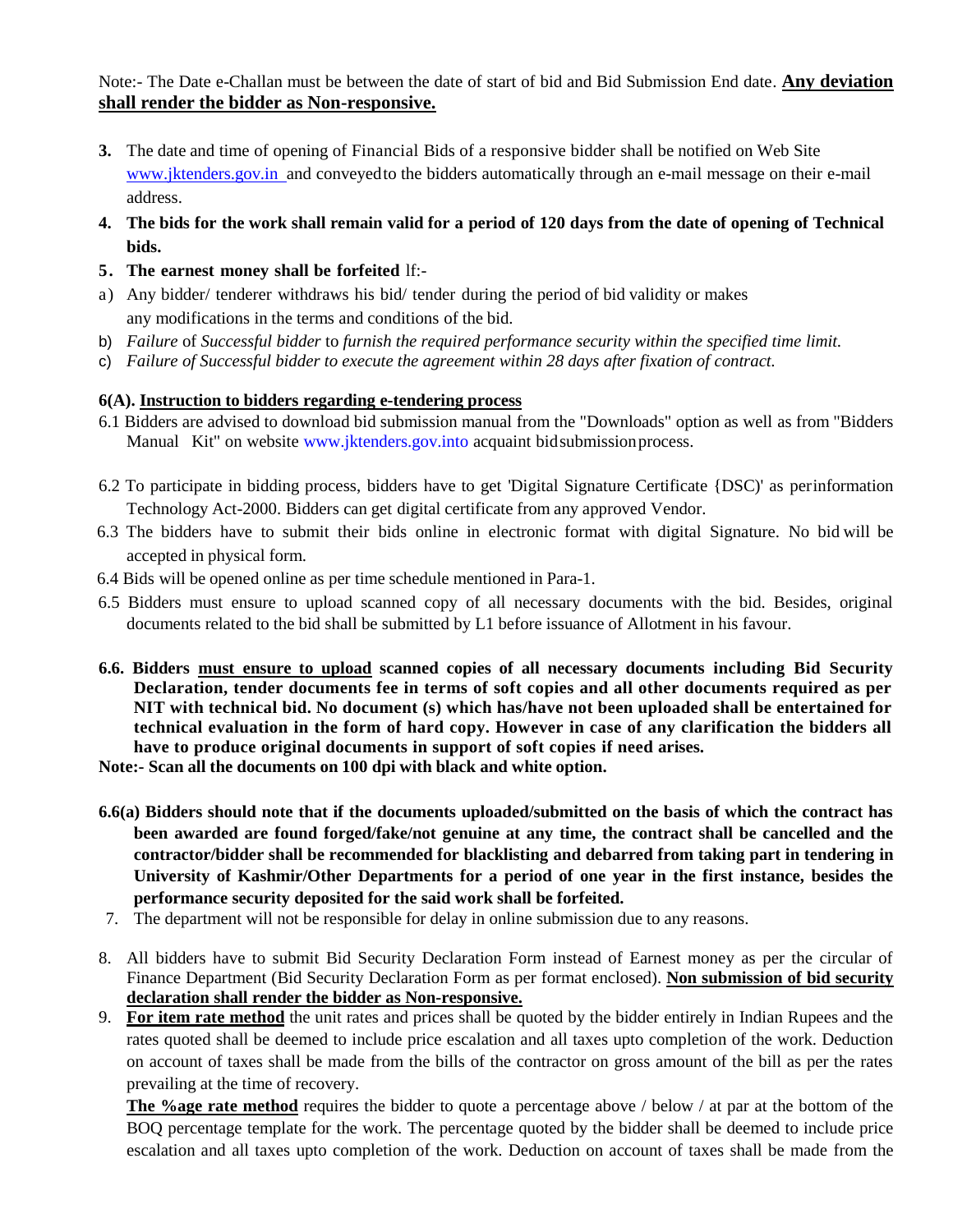bills of the contractor on gross amount of the bill as per the rates prevailing at the time of recovery.

- **10.** Bidders are advised not to make any change in BOQ (Bill of Quantities) contents. In no case they should attempt to create similar BOQ manually.
- **11. Price escalation and Taxes**: No price escalation shall be permissible. The deduction on account of taxes shall be made for the bills of the contractor for the gross amount of the bill as per the rates prevailing at the time of recovery.
- **12.** Bidders are advised to use **"My Documents**" area in their user on R&B e-Tendering portal to store such documents as are required.
- **13.** In case of CRF and any other specified project. The relevant guidelines standard bidding document shall be followed.
- **14.** Instructions to Bidder (ITB)

**14.1** All bidders shall upload the following information and documents along with qualification criteria/qualification information with their bids:-

- a) Copies of original documents defining constitution/ legal status, place of registration and principal place of **Business**
- b) Cell No .and Correspondence address & e-mail.
- c) Scanned copy of e-challan
- d) Scanned copy of Registration Card with latest renewal.
- e) Scanned copy of Valid GSTIN No. & PAN No.
- f) **Scanned Copy of GSTIN Registration and latest clearance certificate FORM GST-3B I.e. latest clearance certificate FORM GST-3B of the latest quarter/preceding Month to the Issue of NIT. Illustrations:-**

For the NIT in August 2021, the bidder has to upload the latest clearance certificate FORM GST-3B of the latest quarter i.e. April-June/preceding month i.e. July 2021.

g) *All bidders shall upload Verification Certificate from concerned Chief Engineer /Superintending Engineer of Enlistment Registration Card*

14.2 The bidder at his own responsibility and risk should visit and examine the site of work and its surroundings before submission of bid.

14.3 Non attendance of pre-bid meeting will not be cause of disqualification of the bidder.

14.4 All documents relating to the bid shall be in the English Language.

**15. General Conditions of Contract: -**

15.1 The date of start of the work shall be reckoned within one week from the date of issuance of LOI/Contract allotment as the case may be.

**Penalty for delay in completion**: - In case of delay in completion of work beyond stipulated periodof completion, **penalty upto maximum of 10% of the contract shall be imposed**.

- **15.2 Time extension:** -Suitable time extension shall be granted in case of increase in scope of work and in the event of delay beyond control of contractor to be determined by the department.
- **15.3 Advance Payments:-**No mobilization advance/equipment advance shall be paid.

**15.4 Secured Advance:-**No secured advance is admissible.

**15.5 Schedule of Payment**:-The payment schedule shall be fixed after award of contract in favour of successful bidder, **on the basis of availability of funds** and value of work executed, shall be determined by the Engineer.

**15.6 Amendment of bidding document**:-Before the deadline for submission of bids the employer may modify the bidding documents by issuing Addendum.

**15.7(a) The tender receiving authority reserves the right to accept or reject any tender or all tenders without assigning any reason thereof.**

**15.7(b)The Employer reserves the right to accept or reject any bid and to cancel the bidding process and reject all bids, at any time prior to award of Contract, without thereby incurring any liability to the affected bidder or bidders or any obligations to inform the affected bidder or bidders of the grounds for the Employer's action.**

**15.7(c) Unbalanced Bid:- (Not applicable at present as per the Government directions)**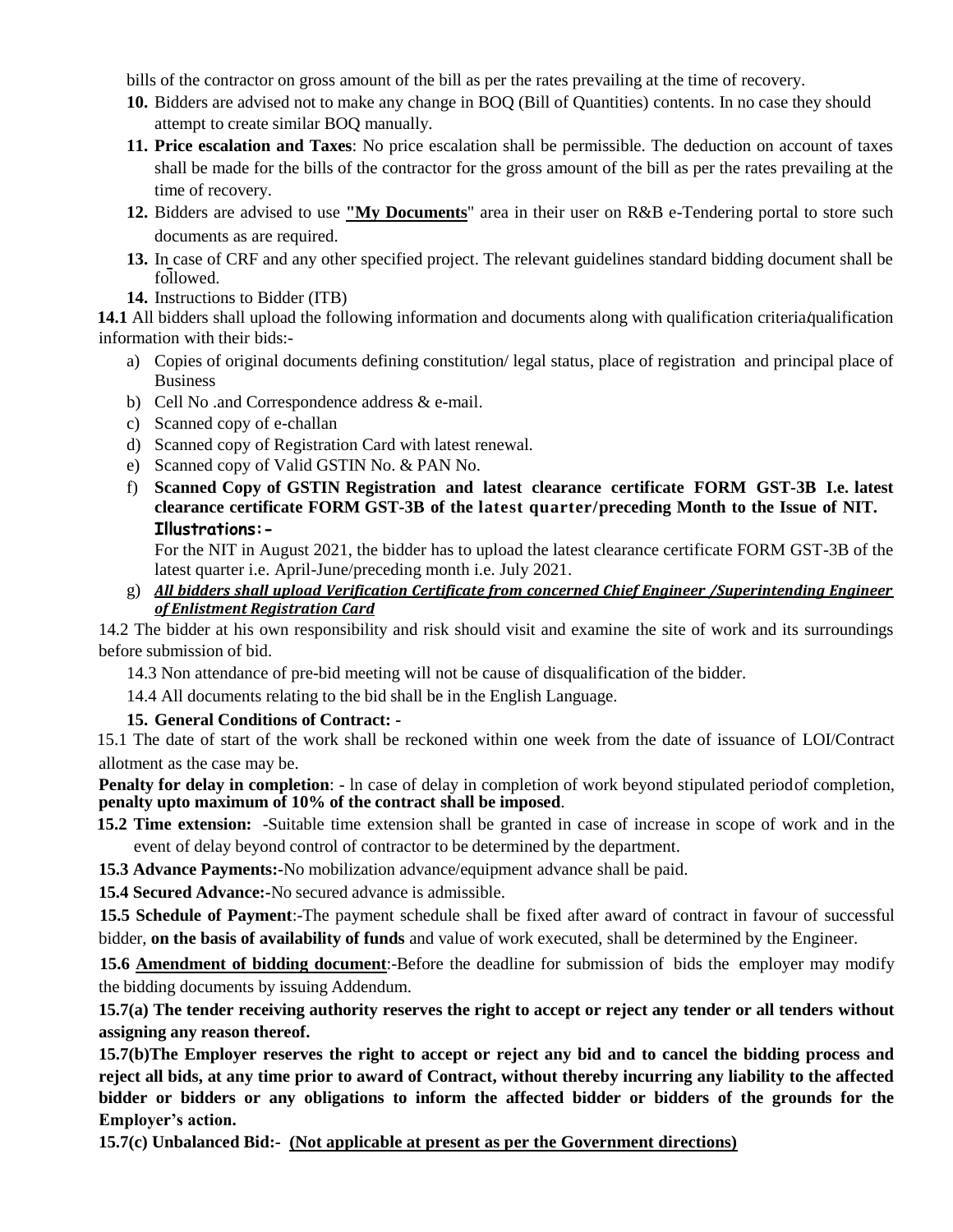- **16. Restoration of work:-** On completion of contract the contractor shall be responsible to remove allun-used material and restore all work in its original position at his own cost.
- **17. Traffic regulations:-**The contractor is bound to adhere to traffic regulations as is applicable from time to time and ensure arrangements of smooth regulation of traffic during execution of work.
- **18. Arbitration:-** The arbitration shall be conducted in accordance with the arbitration procedure stated in the J&K Conciliation and Arbitration Act No:-xxxv of 1997 issued vide SRO No:-403 vide Notification of J&K Govt., **"Law Department" 11th December-I997**.
- **19. Defect Liability period**:- The DLP shall be Calculated from date of certified completion of work and period shall be **36 months**. The defects noticed in the work during execution or D.L.P. shall be corrected by the Contractor within the length of time specified by the Engineer. If the contractor does not correct the defects pertaining to D.L.P. to the satisfaction of the Engineer within the time specified, the Engineer will assess the cost of having the defects corrected and contractor will pay this amount on correction of defects.

**20. The date of start of work shall be reckoned within 07 (seven) days from the date of issuance of allotment/ Letter of intent.** 

**21. In case the agency fails to execute the work, the performance security in the shape of CDR/FDR/BG and normal deposit shall be liable for forfeiture besides initiating other punitive actions against the defaulter without serving any notice.**

**ALL KEY CONSTRUCTION MATERIAL** shall have to be strictly as per prescribedspecifications and approval of the Engineer In-charge.

- **22. The performance security of 3% shall be released after successful completion of DLP** Failure on part of the contractor to fulfill his obligations of maintenance schedules shall result in forfeiture of the deposits held for this purpose as well as the CDR/FDR/BG for this work.
- **23. Safety:** The contractor shall be responsible for safety of all activities at site of work.
- **24. Discoveries**:- Anything of historical or other interest or of significant value unexpectedlydiscovered on the site shall be the property of the Govt.
- **25. Tests**:-The contractor shall be solely responsible for carrying out the mandatory tests required for the quality control at his own cost.
- **26. Termination:** The employer may terminate the contract if the contractor causes afundamental breach of the contract.
- **27. Fundamental breach of contract will include:-**
- a) Continuous stoppage of Work for a period of 30 days without authorization of Engineer in- charge.
- b) Contractor is declared bankrupt.
- **c) Any evidence of involvement of contractor in corrupt practices.**
- d) If the contractor indulges in willful disregard of the quality control measures put in place by the department.
- e) Contractor delays the completion of work beyond stipulated time of completion.
- f) **Pursuant to the process of termination of defaulted contract, the employer reserves the right to invite fresh tender for the balance work at the risk and cost of defaulting contractor.**
- g) If in case contractor failed to start /complete the work, within the stipulated time period, his Performance Security shall be forfeited after termination of the contract. Besides, the **Bid Security Declaration shall be enforced and the** defaulting contractor shall be debarred from taking part in tendering of works in R&B Department/other departments for a period of one year.
- **28. Major Labour Laws applicable to establishment engaged in building and other construction Work**:-
- a) Workmen compensation act 1923.
- b) Payment of Gratuity Act 1972.
- c) Employees P.F. and Miscellaneous Provision Act1952.
- d) Maternity Benefits Act 1951.
- e) Contract Labour (Regulation & Abolition) Act1970.
- f) Minimum Wages Act 1948.
- g) Payment of Wages Act 1936.
- h) Equal remuneration Act 1979.
- i) Payment of bonus Act 1965.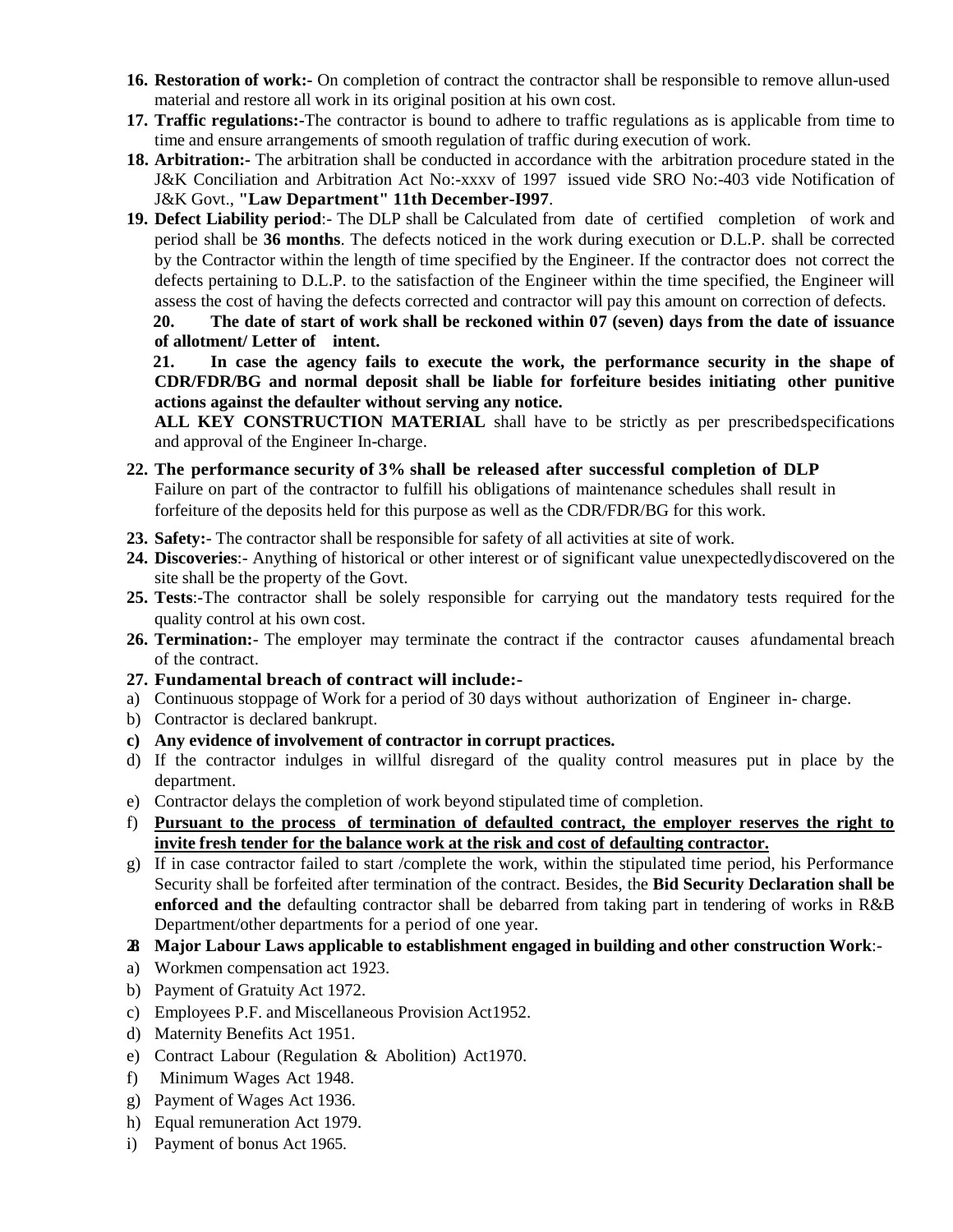- j) Industrial disputes Act 1947.
- k) Industrial employment standing orders Act 1946.
- l) Trade Union Act 1926.
- m) Child Labour (Prohibition & Regulation) Act 1986.
- n) Inter State Migrant workmen's (Regulation of employment & Conditions of service)Act 1979.
- o) The Building and other Construction workers (Regulation of employment and Condition ofservice) Act 1996 and the Census Act of 1996.
- p) Factories Act 1948.
- q) Compliance with Labour Regulation Laws of J&K.
- **29. Specification/Quality Control**:-All items of works shall conform to specifications as per IRC/ MORTH/ NBO/ CPWD/ SSRI Any other prescribed specifications.
- **30. Insurance**:- Insurance cover to Labour *I* Machinery *I* Work *I* Plant material *I* Equipment by the contractor shall be mandatory.
- **31. Laws Governing the Contract: -**The contract shall be governed by Laws of the land.

Court's Jurisdiction:-In case of a disputes/differences between contractor and Department the jurisdiction shall be J&K.

#### **32. Time Extension: -**

- a) The work is to be completed within the time limit specified in the NIT and the time of completion will also increase *I* decrease in proportion with additional *I* deleted quantum of work depending upon the actual quantum of work.
- b) Request for extension of time shall be made by the contractor in writing not later than fifteen days of happening of the event causing delay. The contractor shall also indicate in such a request the period for which extension is desired.
- c) Abnormal /bad weather or Serious loss or damage by fire or Civil commotion, strike or lockout (other than among the labour engaged by the contractor) affecting any or the trades employed on the work, or Non availability of departmental stores.
- d) Any other cause which in the absolute discretion of the accepting authority is beyond the contractor's desire.
- e) On contractor's representation based on the grounds as detailed above the time for completion of the work may be extended by a period considered reasonable by the Department.
- **f)** Extension of time shall be also admissible in the event of temporary suspension of work.
- **33.** Any loss caused to the Department which isattributable to the contractor, shall be recovered from the contractor;
- **34.** Snow clearance stage contractor is bound to do the snow clearance immediately as and when he is directed to do so. The contractor has to keep in close touch with the department / officers to be present in the stage/ allotted along with necessary tools, labour machinery etc., at the time of every snow fall so that there is no delay in clearance of snow. In case contractor fails to comply with these instructions, clearance work will be undertaken through other agency at the risk and cost of the Contractor without serving any notice.
- **35.** In case contractor fails to carry out the snow clearance as per the scheduled period and to provide immediately motor paths, he shall bear the penalty of Rs. 3000/= ( Three Thousand) for each day of delay along with other penalties including debarment from participating in bidding in the Deptt. for a period of atleast one year.
- **36.** Depending upon the depth of snow, the snow clearance period is fixed as under:-

## a. **AVERAGE SNOW FALL UPTO 12 INCH DEPTH OF SNOW = (ONE DAY)**

**b. AVERAGE SNOW FALL UPTO 24 INCH DEPTH OF SNOW = (TWO DAYS) c.AVERAGE SNOW FALL UPTO 36 INCH AND ABOVE DEPTH OF SNOW =(THREE DAYS).**